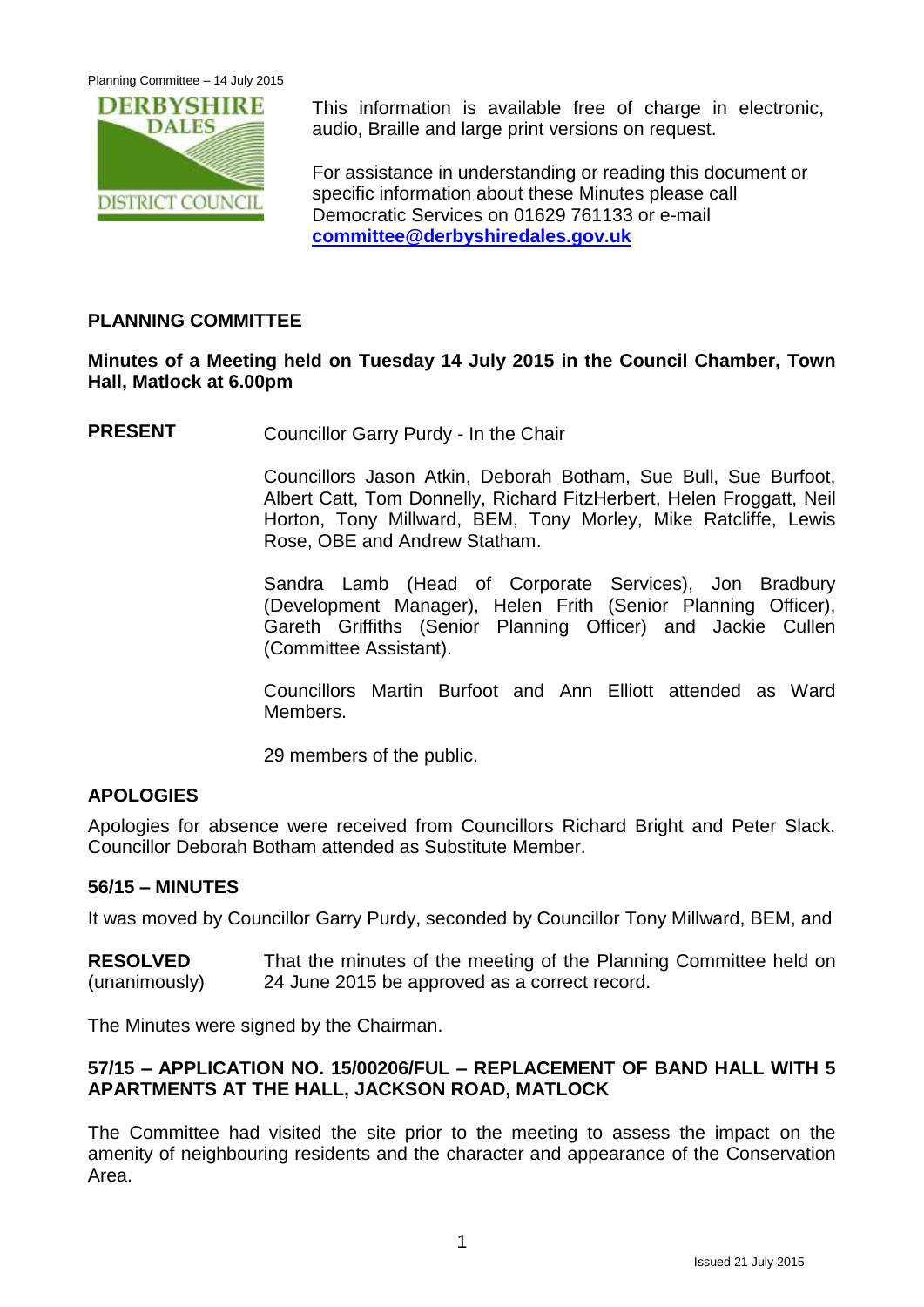In accordance with the procedure for public participation, the following spoke against the application:-

Mr S Christensen-Black, neighbour Mrs A Christensen-Black, neighbour Peter Hooper, local resident Lynne Thornley, neighbour Abigail List, neighbour Jackie Cass, neighbour Mark Cass, neighbour Mr Taylor, neighbour Councillor Martin Burfoot, Ward Member for Matlock All Saints

Ron Wood, local resident and Dave Mowle, Agent, spoke in favour of the application

Correspondence received after publication of the agenda was circulated at the meeting.

The Senior Planning Officer drew Members' attention to the proposed alterations to Conditions 9,10,12,13 and 14 in light of the late correspondence, as circulated at the meeting. A further condition was proposed that samples of obscure glass to be used, together with sample window openings, be submitted for approval prior to commencement of the works.

It was moved by Councillor Albert Catt, seconded by Councillor Mike Ratcliffe and

| <b>RESOLVED</b>    |    | 1. That planning permission be granted subject to the conditions<br>set out in the report, as amended and set out in the late<br>correspondence.                                                                                                                              |
|--------------------|----|-------------------------------------------------------------------------------------------------------------------------------------------------------------------------------------------------------------------------------------------------------------------------------|
|                    |    | 2. That an additional condition be included as follows:-                                                                                                                                                                                                                      |
|                    |    | Condition 13. Prior to commencement of the development<br>samples of the obscure glass for windows and sample window<br>openings be submitted to and agreed in writing by the Local<br>Planning Authority. Works shall be completed in accordance<br>with the agreed details. |
| <b>Voting:</b>     |    |                                                                                                                                                                                                                                                                               |
| For                | 13 |                                                                                                                                                                                                                                                                               |
| <b>Against</b>     | 2  |                                                                                                                                                                                                                                                                               |
| <b>Abstentions</b> |    |                                                                                                                                                                                                                                                                               |

### **58/15 – APPLICATION NO. 15/00208/FUL – PROPOSED HORSE TRAINING AREA AND HARDSTANDING AT NORTH PARK FARM, WHITWORTH ROAD, DARLEY DALE**

The Committee had visited the site prior to the meeting due to the level of public interest and the planning history of the site.

In accordance with the procedure for public participation, Mr Jonathan Wood spoke against the application, and Helen Lowe, Applicant, spoke in favour of the application.

It was moved by Councillor Tony Millward, seconded by Councillor Tom Donnelly and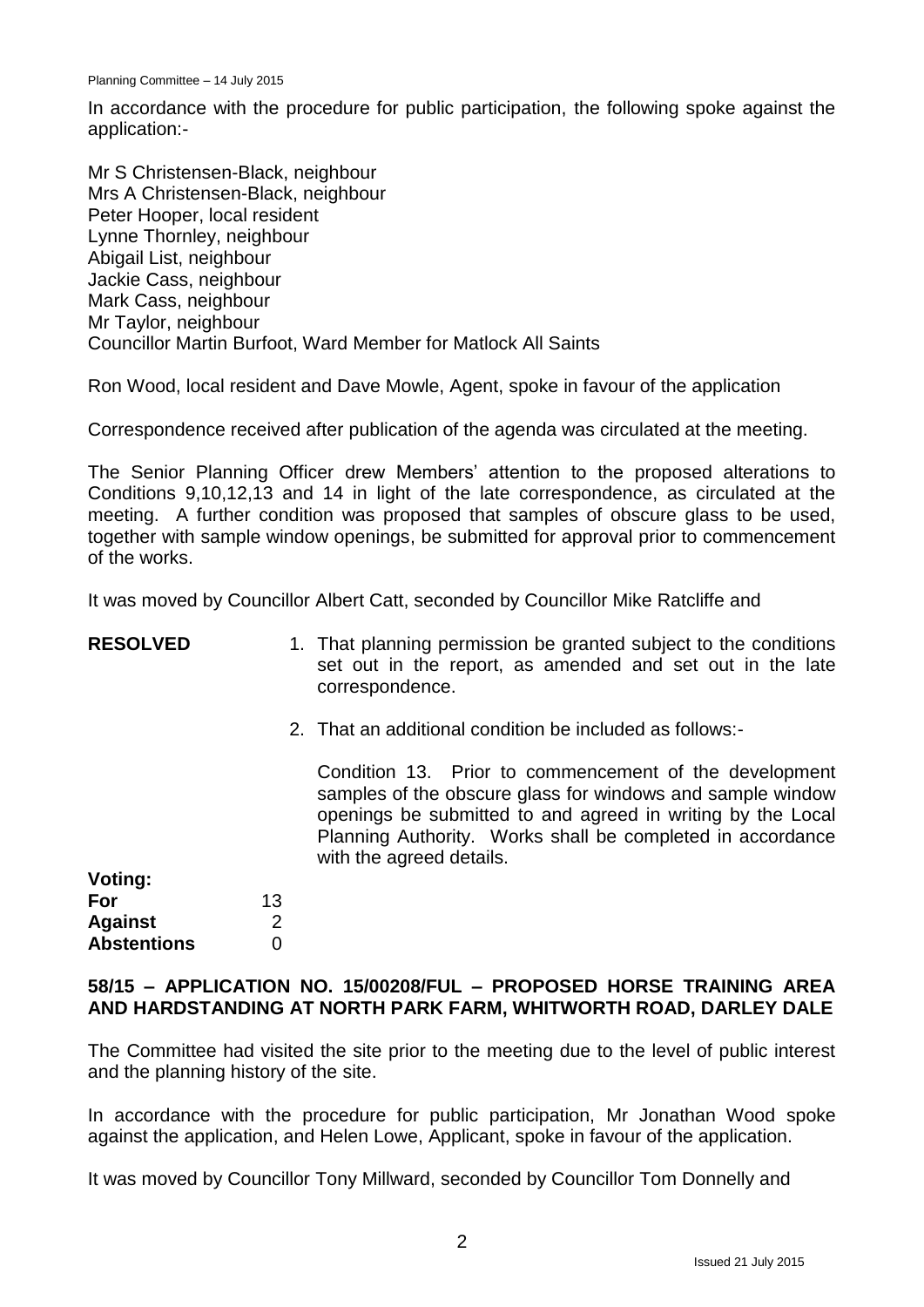**RESOLVED** (unanimously) That planning permission be granted subject to the conditions set out in the report.

## **59/15 – APPLICATION NO. 15/00245/FUL – RESIDENTIAL DEVELOPMENT OF UP TO 10 DWELLINGS (OUTLINE) AT LAND OFF NOTTINGHAM ROAD, TANSLEY**

The Committee had visited the site prior to the meeting to assess the impact of the proposal upon the character and appearance of the open countryside, highway safety and ecological matters.

In accordance with the procedure for public participation, Vicky Raynes, Tansley Parish Council, spoke against the application, and Roger Yarwood, Agent, spoke in favour of the application.

The Development Manager acknowledged an error in the report under Item 3, Sustainability, and advised Members that there is no shop in Tansley

It was moved by Councillor Mike Ratcliffe, seconded by Councillor Lewis Rose, OBE, and

**RESOLVED** That planning permission be refused for the reasons set out in the report.

| Voting:     |    |
|-------------|----|
| For         | 14 |
| Against     | 1  |
| Abstentions | O  |

## **60/15 – APPLICATION NO. 15/00276/OUT – ERECTION OF DWELLING (OUTLINE) LAND TO THE WEST OF FIELD HOUSE, STARTH LANE, TANSLEY**

Councillor Lewis Rose OBE left the meeting at 7.40pm during discussion of this item.

The Committee had visited the site prior to the meeting to allow Members to assess the impact of the proposal on the landscape character.

Correspondence received after publication of the agenda was circulated at the meeting.

It was moved by Councillor Tony Morley, seconded by Councillor Tom Donnelly and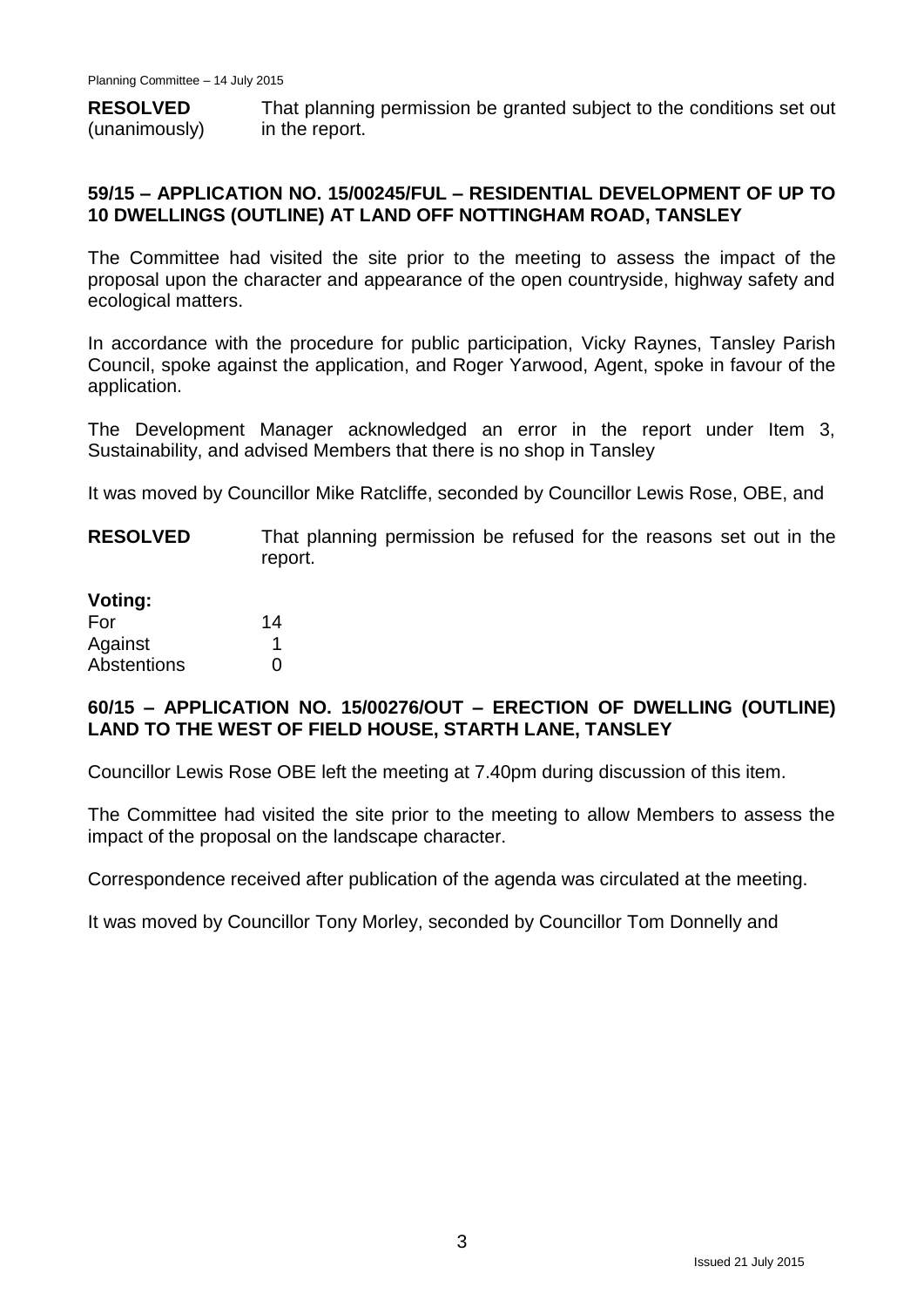**RESOLVED Voting:** That planning permission be refused for the reasons set out in the report.

| voung:      |    |
|-------------|----|
| For         | 13 |
| Against     | O  |
| Abstentions | 1  |

### **61/15 – APPLICATION NO. 15/00305/OUT – RESIDENTIAL DEVELOPMENT OF UP TO 20 DWELLINGS (OUTLINE) AT FORMER HARVEY DALE QUARRY, DALE ROAD, MATLOCK**

In accordance with the procedure for public participation, Janet Hodson, Agent, spoke in favour of the application.

Correspondence received after publication of the agenda was distributed at the meeting; this comprised a letter from Derbyshire Wildlife Trust requesting a condition with regard to the submission of a Landscape and Ecological Management Plan, correspondence from the Local Highway Authority regarding additional conditions in respect of various issues, including access arrangements and bin storage, and a comment from Derbyshire County Council regarding additional conditions in respect of water drainage.

It was moved by Councillor Tony Millward, seconded by Councillor Sue Burfoot and

**RESOLVED** That planning permission be granted subject to the conditions set out in the report, with extra conditions in light of the late correspondence, covering landscape and ecological management, drainage and highway matters.

| Voting: |  |  |
|---------|--|--|
|         |  |  |

| For         | 13 |
|-------------|----|
| Against     |    |
| Abstentions | O  |

**62/15 – APPLICATION NO. 15/00341/FUL – CONVERSION AND REDEVELOPMENT OF FORMER SCHOOL TO CREATE EXTRA CARE COMMUNITY FACILITY – REVISED DESIGN OF RESIDENTIAL BLOCKS A AND B COMPRISING 35 UNITS AND INCORPORATING CARE OFFICE AT ST ELPHIN'S SCHOOL, DALE ROAD SOUTH, DARLEY DALE**

It was moved by Councillor Albert Catt, seconded by Councillor Jason Atkin, and

**RESOLVED** (unanimously) That planning permission be granted subject to the conditions set out in the report.